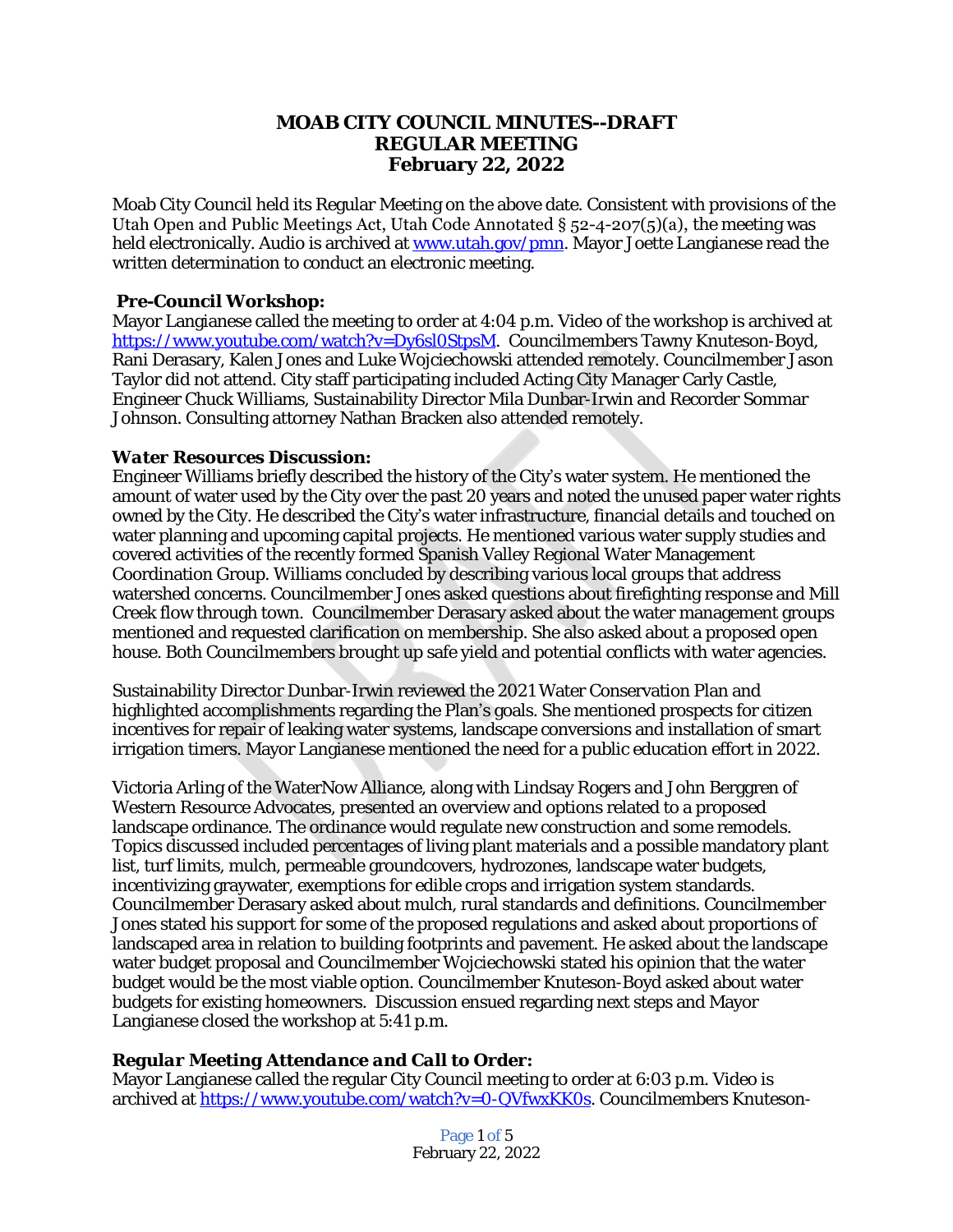Boyd, Derasary, Jones, Wojciechowski and Taylor attended remotely. City staff participating included Acting City Manager Castle, Finance Director and Acting Deputy Manager Ben Billingsley, Planning Director Cory Shurtleff, Sustainability Director Mila Dunbar-Irwin, Parks, Recreation and Trails Director Annie McVay, Sports Manager Patrick Trim, Engineer Williams and Recorder Johnson.

## *Citizens to Be Heard:*

Roslynn McCann of Utah State University expressed disappointment that graywater would no longer be considered for the building code. She said residences typically used 30 gallons of water per day for showers and that education alone is not enough to conserve water. Mayor Langianese stated Sustainability Director Dunbar-Irwin would clarify the graywater issue; she later clarified graywater is not being eliminated from the building code but will take more work.

Scott McFarland of High Point Hummer stated he is the only legal outfitter since the implementation of the new noise ordinance that requires outfitters to trailer non-compliant offhighway rental vehicles to trailheads. He said there is not enough parking at Sand Flats to accommodate all the vehicles. He requested Council to delay the implementation of the ordinance for one year until quieter vehicles are available for rental fleets. He claimed it was not a question of whether business owners were willing to comply but rather that compliant machines are not available.

Kael Weston, a candidate for the United States Senate, greeted Council.

# *Ranked Choice Voting—Presentation*

Recorder Johnson explained the results of Moab City's community survey regarding the pilot November 2021 election utilizing Ranked Choice Voting (RCV). She said there were 103 survey responses and noted most respondents indicated the ballots were easy to understand and instructions were clear. She explained most respondents disliked RCV and were dissatisfied with the voting method. Councilmember Derasary asked that the survey results be posted on the City's website. Councilmember Knuteson-Boyd expressed her lack of surprise at the community's dissatisfaction with RCV. Councilmember Jones wondered if there were financial advantages to not having a primary and opined that a minimal petition requirement for candidates might winnow the field of casual candidates. Jones also asked about clarification regarding recount triggers. Councilmember Taylor stated his concern that the election was outsourced to Utah County and hoped that future elections could be conducted in-house. Recorder Johnson explained Grand County declined the opportunity to conduct an RCV election. Councilmember Wojciechowski expressed concern that the campaign season was compressed without a primary, candidates had less exposure to the public, and he stated the RCV methodology was complicated for a multi-winner race. He said that Utah's RCV votecounting technique favors the majority. Kelleen Potter, Regional Coordinator for Ranked Choice Voting Resources, discussed House Bill 264, which clarifies when a recount is required, and makes improvements to the canvass process and determining voter intent. She said jurisdictions save \$2.00 per voter by eliminating the need for a primary election.

# *Consent Agenda—Approved*

*Motion and Vote:* Councilmember Derasary moved to approve a **Special Event Permit for the Rotary Club's 2022 April Action Car Show**, **Minutes** for the January 25 and February 8, 2022, Regular Meetings, and **Bills against the City of Moab** in the amount of \$225,818.42. Councilmember Knuteson-Boyd seconded the motion. The motion passed 5-0 aye with Councilmembers Jones, Derasary, Taylor, Wojciechowski and Knuteson-Boyd voting aye. *Old Business:*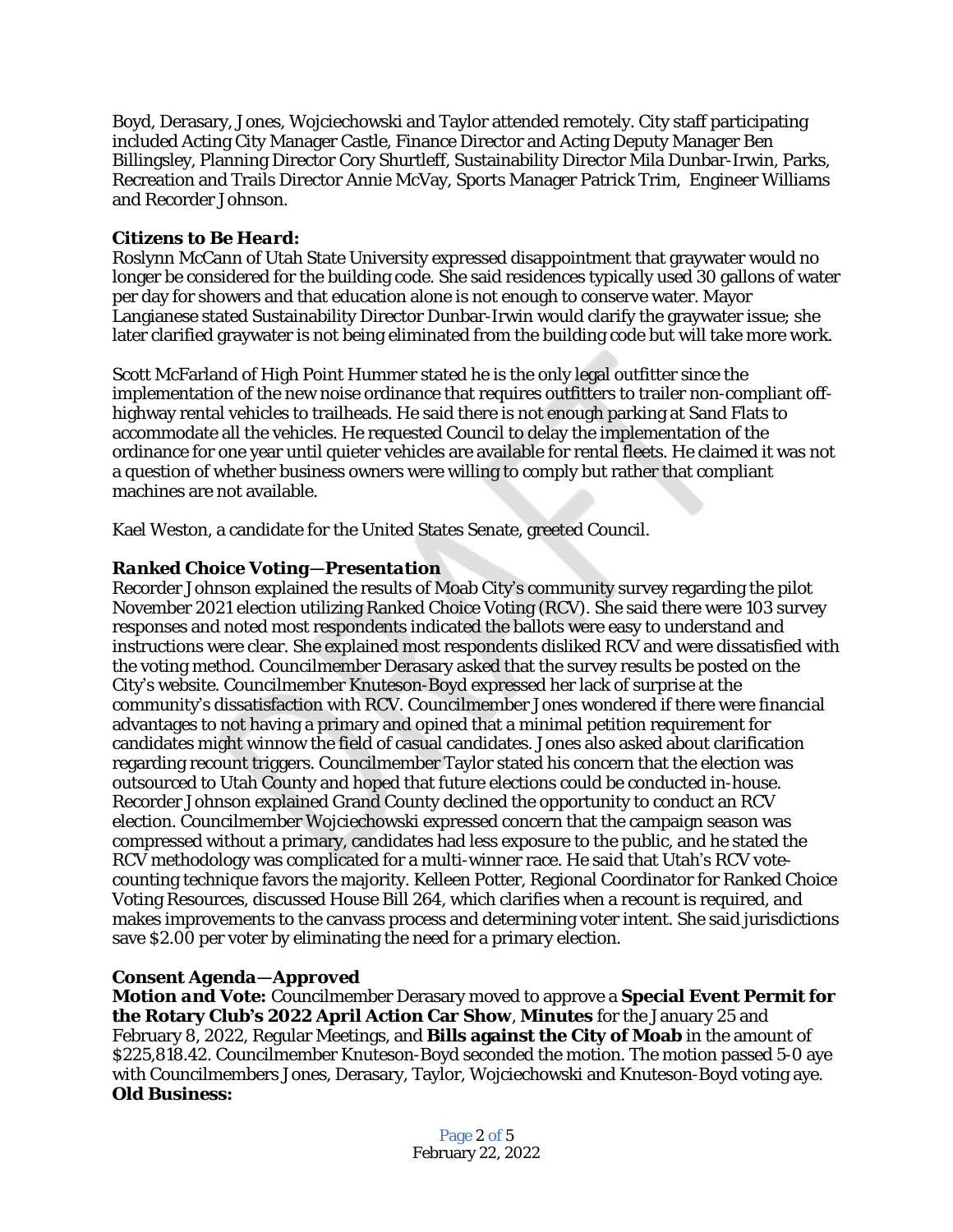## *Pickleball Courts Update—Discussion*

Parks, Recreation and Trails Director McVay apprised Council of the City's inclination to abandon the proposed pickleball court construction at Old City Park (OCP) along with accompanying grant funding. She said about 50 persons attended a pickleball demonstration at the park and a more modest number attended a demonstration at the high school tennis courts the following day. McVay indicated there has long been interest in pursuing future grant funding for pickleball court construction at the Old Spanish Trail Area (OSTA) complex. Councilmember Derasary asked if the City would contribute to the court construction at OSTA. Councilmember Taylor stated his impression that OCP was a fine location until citizen comments were received. He requested an effort to define the vision for OCP. Councilmember Knuteson-Boyd thanked staff and recognized Council needs to be intentional when asking staff to conduct business at the risk of overwhelming public clamor. Councilmember Jones also thanked staff, suggested higher level planning for growing demands, and indicated the Change of Use process regarding Cityowned properties is appropriate for this type of project. Councilmember Derasary suggested the community visioning process might help. Mayor Langianese brought up the prospect of possible courts at the high school and urged citizens to contact the school board.

### *Hotspot Funding and Capital Improvements—Discussion*

Engineer Williams presented an update on dispersed parking at Emma Boulevard and the proposed roundabout on 400 North. Councilmember Knuteson-Boyd brought up green infrastructure opportunities and Councilmember Jones asked about added stalls in the downtown area. Councilmember Derasary brought up concerns about consequences of creating a heat island. Councilmember Taylor asked about who is served by the development of the new parking and brought up the specter of illegal campers. Mayor Langianese asked for clarification regarding removal of an iconic sycamore tree and a gate on the proposed parking lot. Engineer Williams stated he would follow up with the nearby churches regarding the proposed plans. Councilmember Derasary asked that downtown businesses be involved in the dispersed parking plan and Councilmember Jones brought up concerns about access for delivery trucks at downtown businesses. He also asked that a prototype area be established to evaluate the prospective changes. Engineer Williams also described progress on the Moab Area Transit and Councilmember Taylor expressed concern that local Uber and Lyft drivers would lose work due to the free transit. Williams stated a public hearing would be held on March 21 in Swanny Park to hear citizens about the proposed roundabout.

#### *New Business:*

### *Minor Subdivision at 450 Mill Creek Drive—Approved*

*Motion and Vote:* Councilmember Knuteson-Boyd moved to approve **Resolution 01-2022**: A Resolution approving a Minor Subdivision of Property Located at 450 Mill Creek Drive. Councilmember Derasary seconded the motion. Councilmember Wojciechowski recused himself from the vote due to his prior consideration of the proposal during his tenure on the City Planning Commission. The motion passed 4-0 aye with Councilmembers Jones, Derasary, Taylor and Knuteson-Boyd voting aye.

#### *Lot Consolidation of Properties Located at 241 East 100 North, Moab UT—Tabled*

**Discussion:** Planner Shurtleff and Councilmembers discussed the prospective active employee household restrictions on multi-family developments. At issue was the required percentage of employee housing units yet to be determined, resulting in potential impact on the proposed Auburn Townhomes. Shurtleff agreed to consult with the City's attorney on the matter. *Motion and Vote:* Councilmember Derasary moved to table until the next regular meeting **Proposed Resolution 06-2022**: A Resolution Approving the Lot Consolidation of Properties Located at 241 East 100 North, Moab UT. Councilmember Jones seconded the motion. The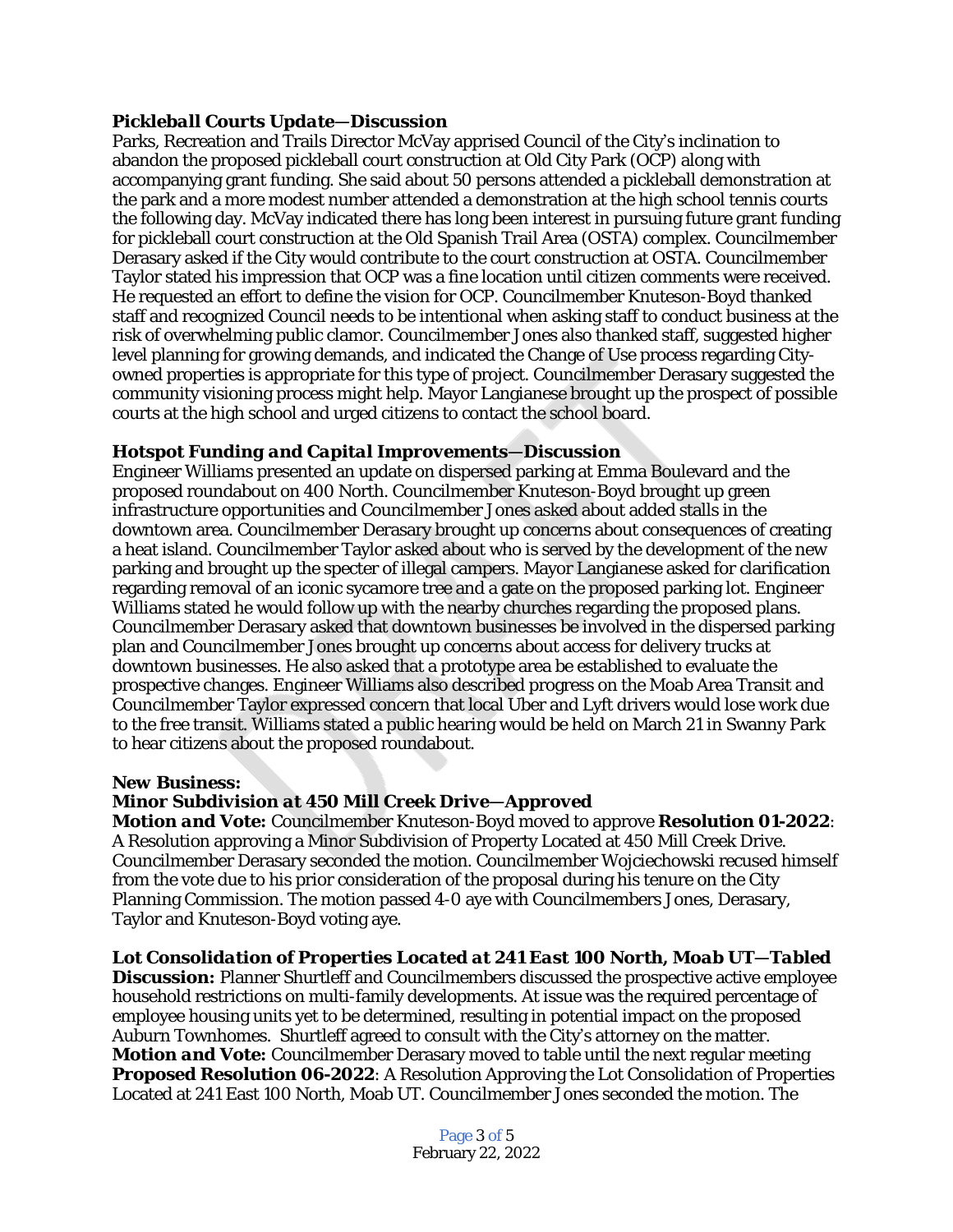motion to table passed 4-1 aye with Councilmembers Jones, Derasary, Wojciechowski and Knuteson-Boyd voting aye and Councilmember Taylor voting nay.

*Lot Consolidation at 200 East 196 North & 200 East 110 North, Moab UT—Tabled Motion and Vote:* Councilmember Knuteson-Boyd moved to table **Proposed Resolution 07-2022**: A Resolution Approving the Lot Consolidation of Properties located at 200 East 196 North & 200 East 110 North, Moab UT. Councilmember Jones seconded the motion. The motion to table until the next regular meeting passed 4-1 aye with Councilmembers Jones, Derasary, Wojciechowski and Knuteson-Boyd voting aye and Councilmember Taylor voting nay.

## *Administrative Reports:*

Acting City Manager Castle updated Council on potential legislation regarding the State's ability to usurp local control with regard to off-highway vehicle noise as well as workforce housing. Castle announced the hiring of Jessica Thacker as the new Assistant Planner, and mentioned the demonstration streetlamp conversion pilot locations on 400 East and 300 South. She concluded with a note about a strategic planning session March 18 and 19, and included the need for master planning for the City's parks.

### *Mayor and Council Reports:*

Councilmember Taylor reported he attended the pickleball demonstration.

Councilmember Knuteson-Boyd stated she attended a meeting of the housing authority and noted the museum board was transitioning to quarterly meetings.

Councilmember Derasary reported she met with the Mayor and members of the City's Water Conservation and Drought Management Advisory Board and said she would attend future meetings of that board. She reported on a meeting of System of Care and said 42 youths are enrolled in the program. She added she had learned of potential fentanyl contamination of street drugs in Moab. Derasary reported she attended the two pickleball demonstrations, and meetings of the visioning team and the Utah League of Cities and Towns Legislative Policy Committee. She noted introduction of a bill regarding water-wise landscaping.

Councilmember Jones stated he attended both pickleball demonstrations and watched the broadcast of a planning commission session regarding active employee households in the R3 and R4 residential zones.

Councilmember Wojciechowski reported he met with the Director of the Moab Valley Multicultural Center and lauded the organization's many contributions.

Mayor Langianese stated she met with members of the water board, spoke at the Chamber of Commerce luncheon, and gave a State of the City report to the League of Women Voters. She noted an upcoming meeting with the hospital director regarding the Moab Area Project for Seniors (MAPS) development.

#### *Executive (Closed) Session:*

Councilmember Knuteson-Boyd moved to enter an Executive Session to discuss Reasonably Imminent and/or Pending Litigation. Councilmember Wojciechowski seconded the motion. The motion passed 5-0 aye with Councilmembers Jones, Derasary, Taylor, Knuteson-Boyd and Wojciechowski voting aye. Mayor Langianese convened the Executive Session at 8:56 p.m. Councilmember Jones moved to exit the Executive Session. Councilmember Knuteson-Boyd seconded the motion. The motion passed 5-0 aye with Councilmembers Jones, Derasary, Taylor,

> Page 4 of 5 February 22, 2022